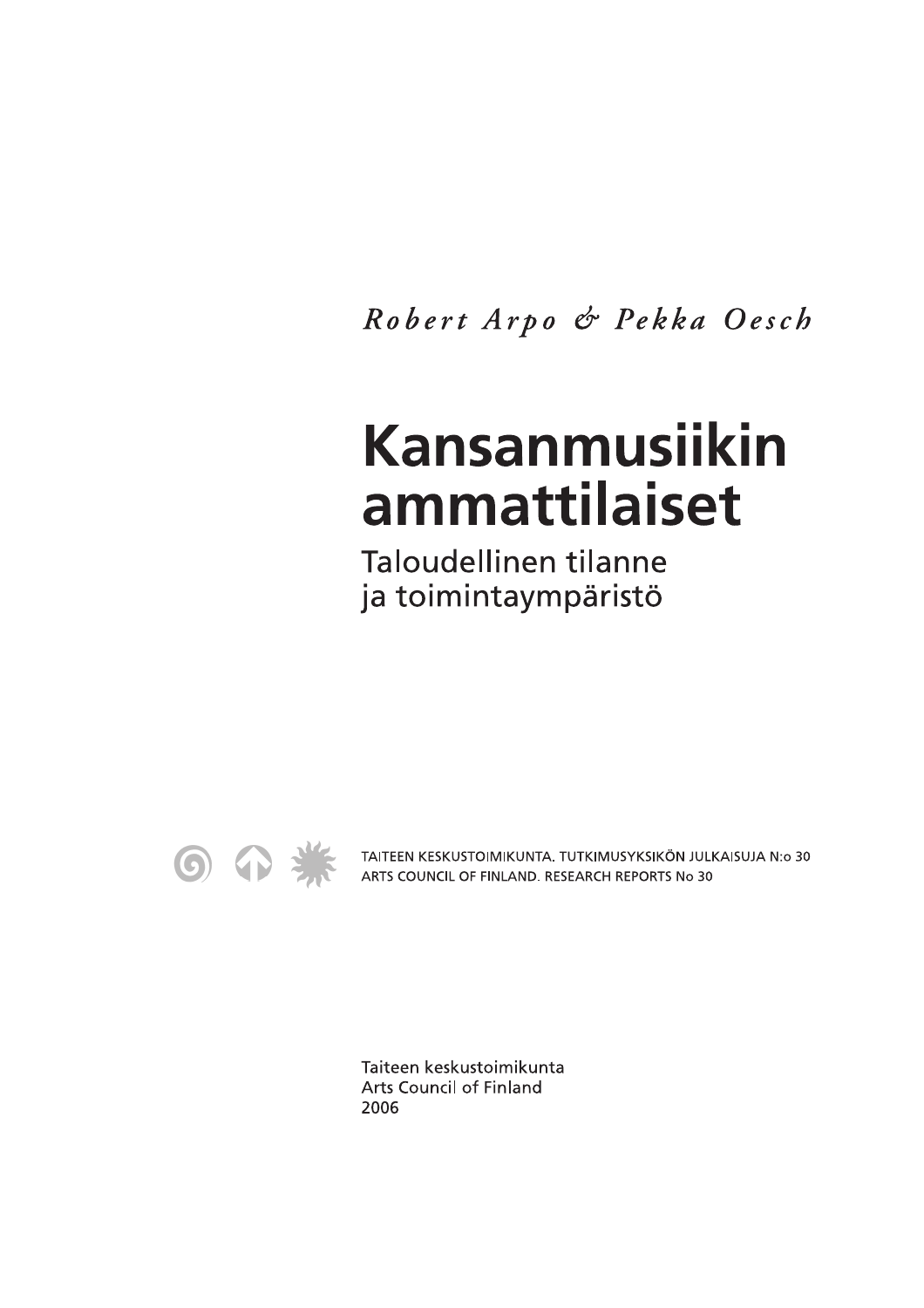© tekijät ja Taiteen keskustoimikunta 2006

Kansi: Kari Piippo Taitto: Jussi Hirvi

ISBN 952-5253-62-7 ISSN 1796-6612

Lönnberg Print Helsinki 2006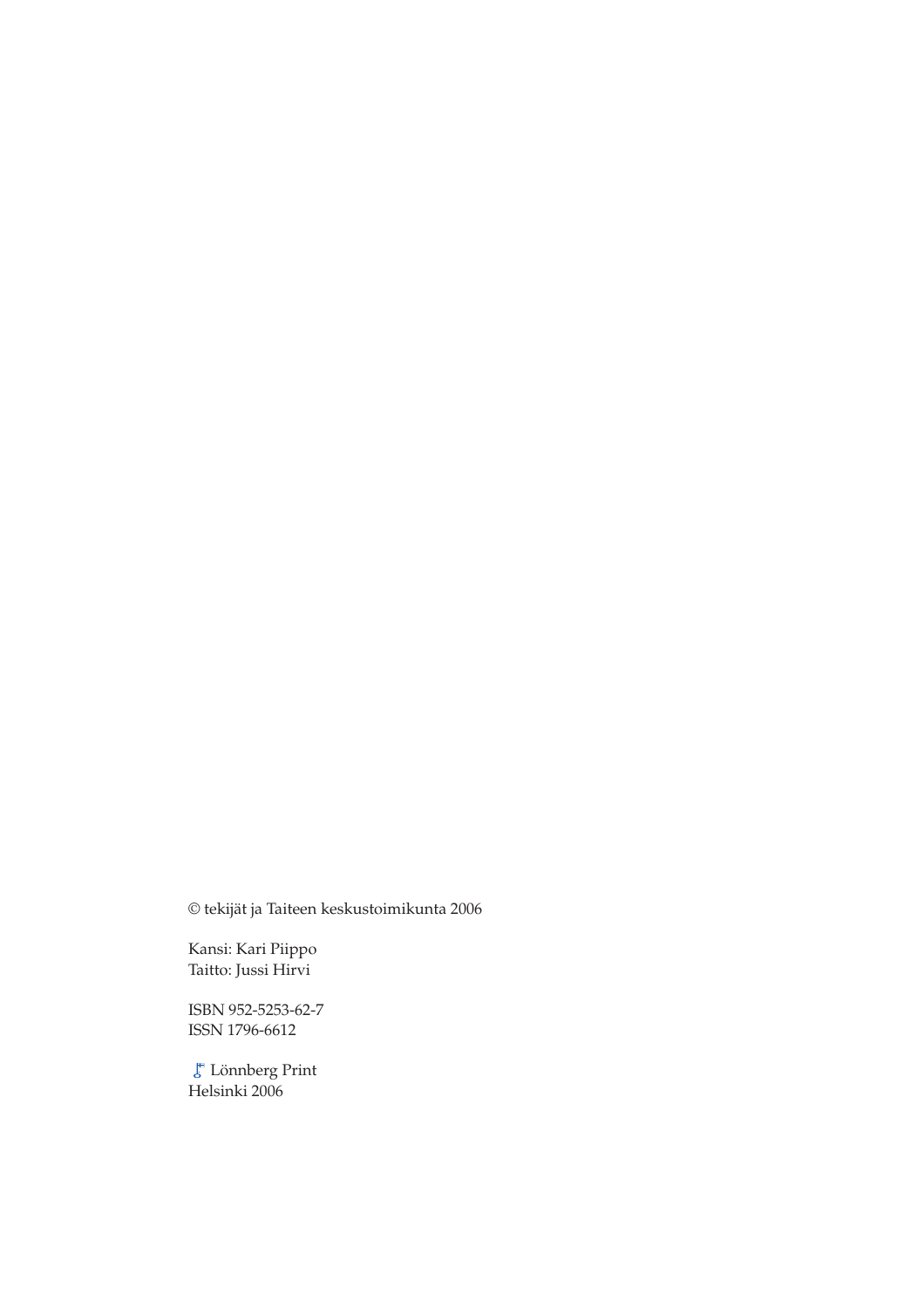Research Reports no. 30 Arts Council of Finland Helsinki 2006

Robert Arpo & Pekka Oesch

## *Professional folk musicians in Finland*

English Summary

The big changes that have taken place in Finnish folk music and the profession of folk musicians in recent decades have mainly been experienced as a greater variety of educational opportunities, increasing professionalization in the field and new fusions of folk and other popular music. Often dubbed "amateur music" up to the 1970s, the field of folk music now accommodates both professionals and amateurs working side by side.

University-level folk music education was launched at the Sibelius Academy in 1983, and vocational secondary level education came on offer at two educational institutions in the following decade. These steps have led to a sharp increase in the number of young folk musicians, who have introduced new features into traditional folk music.

The goal of this study was to survey the number of professionals working in folk music, their opportunities to pursue professional work in the field and their financial situation. Another objective was to highlight professional folk musicians' views on employment, the current status of folk music and the respect shown for it. The study offers a cross section of the employment and livelihood options available to folk music professionals in Finland in the early 21st century.

The study focused primarily on musicians performing folk music for a living. In this context, the term, folk musicians, refers to all musicians living in Finland who give public performances of material that is based partly or entirely on the musical traditions of the musicians' own cultural background. The surveyed group also includes individuals working in other, non-performing folk music professions. Teaching and research duties, publishing and printing work and organizational activities are other examples of professional folk musicians' employment.

Folk music professionals are considered to include musicians who are described as folk musicians in the art world and who professionally create and perform music that is defined as folk in the Finnish context. Professionalism was determined on the basis of the musi-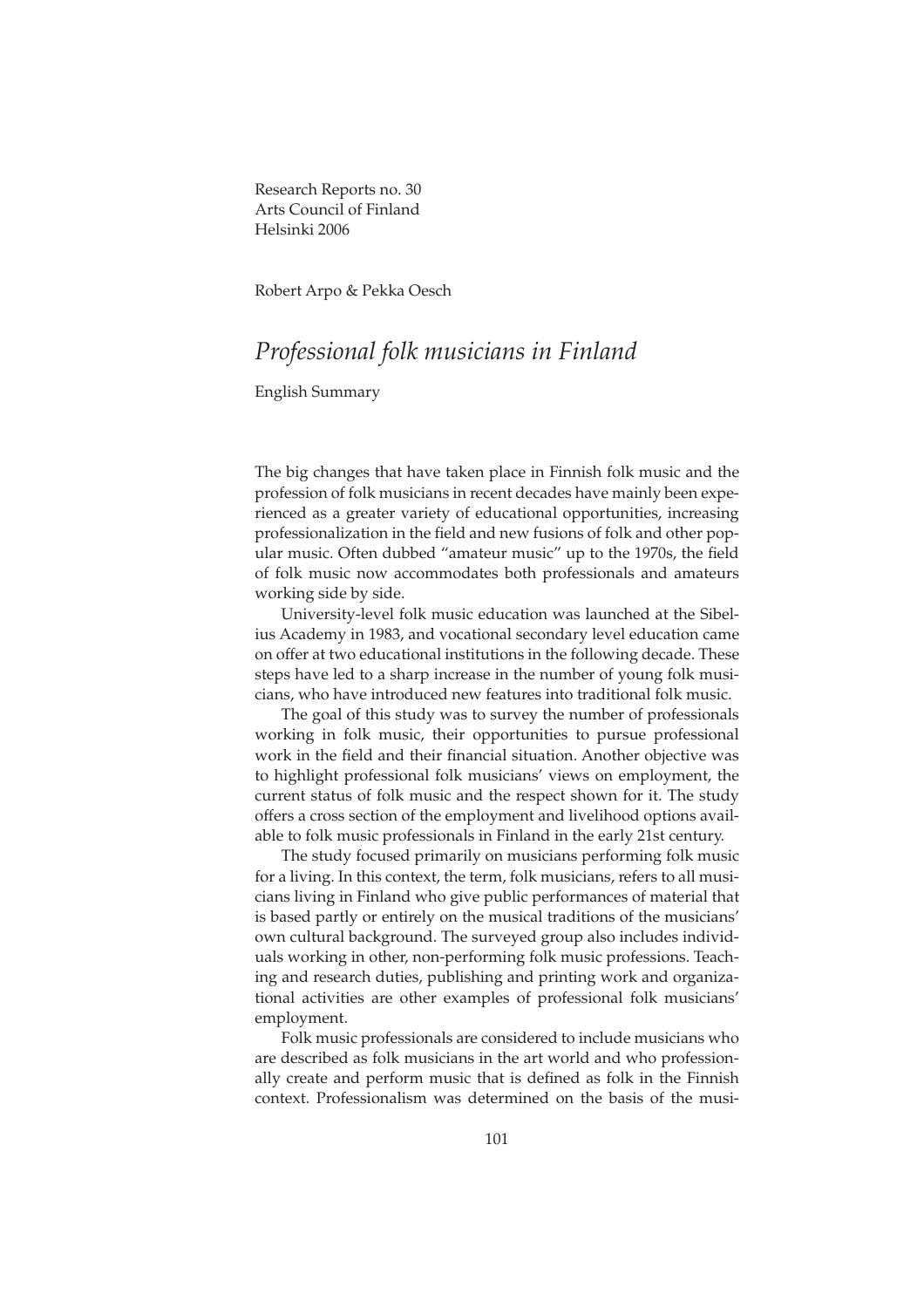cians' own view of their work, instead of restricting the concept in advance by basing it on membership in organizations, income earned from performing folk music or other similar factors. Language and nationality were not taken to be determining factors in terms of folk music, and the survey included representatives of Swedish, the Sami, the Roma and immigrants.

The current status of folk music was reviewed with reference to the structures and experiences of the field. Structural factors were examined using statistical data and previous surveys of artists. Experiences of the current status were collected through a survey conducted among professional folk musicians.

In order to collect material, a list of folk music professionals in Finland was compiled on the basis of different types of documents and brochures. The resulting list consisted largely of students, teachers and graduates of the Sibelius Academy's Department of Folk Music. Contact information could not, however, be obtained for all folk musicians; some were unwilling to participate in the survey, while others could not be reached at all. Information on Finnish-Swedish, Sami and Roma professionals were the most difficult to come by.

Folk music professionals proved to be a relatively small group: the base group of the survey consisted of 297 people. Finnish professionals were the biggest group, followed by immigrants, whose contact information was obtained from the "Immigrés" file maintained by the Global Music Centre in Finland. The file contains information about immigrant musicians, bands and groups that reside in Finland and perform or teach music related to their own culture. The file was introduced in 1996 and at the time of the survey had last been updated in December 2004.

A total of 48.1 per cent of the people selected for the study answered the survey. The fewest answers were received from immigrants, 35 per cent of whom could not be reached at all due to changed or incorrect contact information. The low response percentage may also be a result of cultural and language issues, although the questionnaire was submitted also in English and Swedish. The response percentage among Finnish, Finnish-Swedish and Sami folk musicians amounted to 53.2 per cent. Nevertheless, the overall number of respondents, as well as that of professionals, remained too low for the possibility of certain deviations to be excluded. Owing to the small number of responses from other than Finnish musicians, minority groups could not be treated separately.

Respondents were categorized into professionals or amateurs based on their own indication. A total of 68 per cent of the respondents considered themselves to be professionals, 13.8 per cent categorized themselves as amateurs, and nearly as many were unable to classify the exact nature of their activities in folk music. Approximately four per cent of the respondents were retired or did not con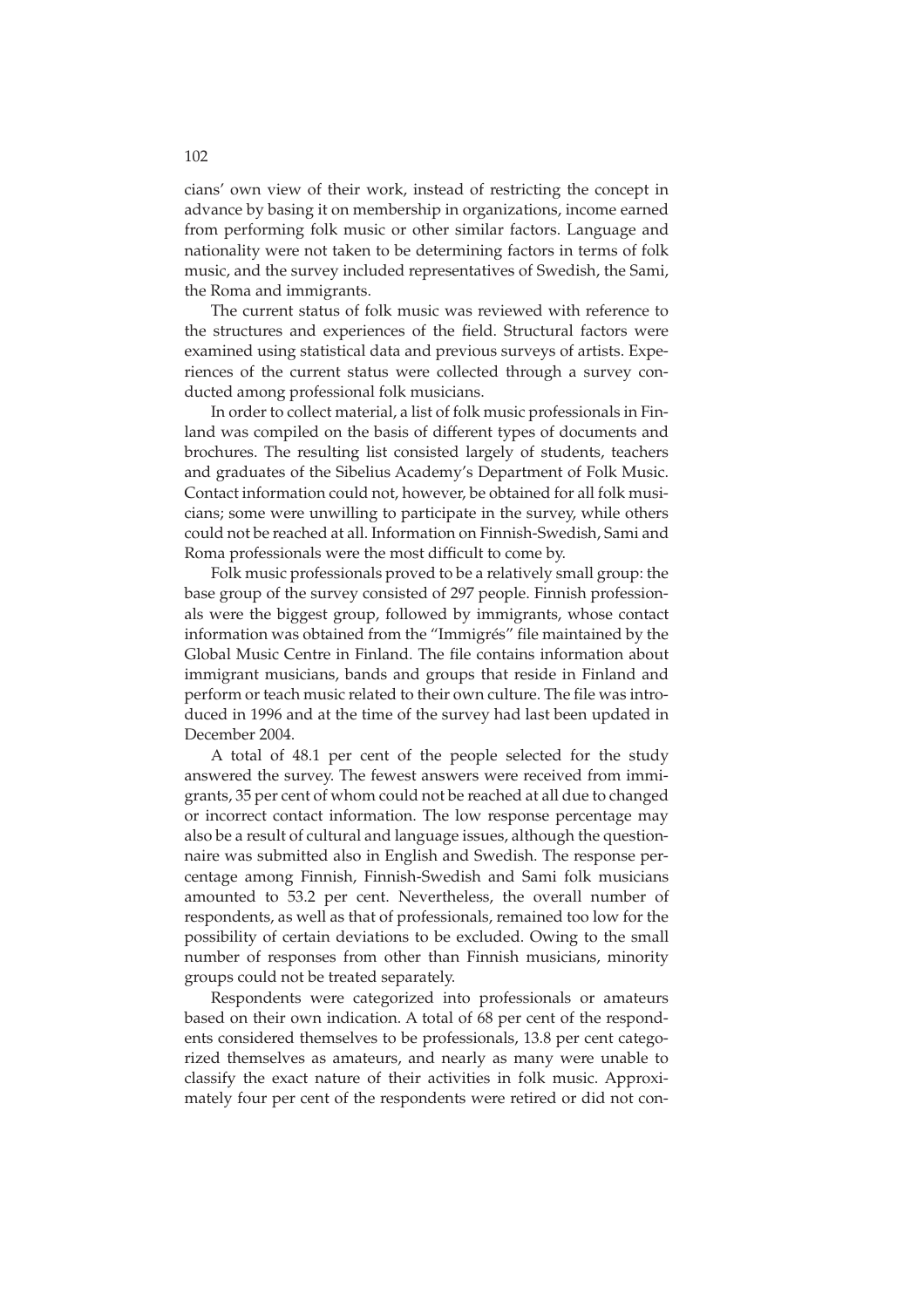sider themselves to come under the scope of the survey. Those reporting themselves as amateurs were excluded from the study.

The responses provided by professionals and those unable to categorize their activities are treated as one group. Many of the latter engage in teaching duties that are at least to some extent related to folk music. The group also includes semi-professionals who have performed publicly outside their full-time occupation for years or decades. Professionals studied in the survey thus came to include 82 per cent of the total of 144 respondents.

While men accounted for a larger share in the initially compiled survey group, women were in the clear majority in terms of all respondents and professional folk musicians. The response percentage of those living outside the Greater Helsinki area was also higher than that of respondents in the metropolitan area. The survey was sent to approximately the same number of individuals in both areas. (Table 1.)

| Survey group                             | Women | Men  | Greater<br>Helsinki area | Rest of<br>Finland |
|------------------------------------------|-------|------|--------------------------|--------------------|
| Included in original<br>survey $(N=297)$ | 44.8  | 55.2 | 49.2                     | 50.2               |
| All respondents (N=138)                  | 52.9  | 47.1 | 40.6                     | 59.4               |
| Responses from<br>professionals (n=118)  | 56.8  | 43.2 | 43.2                     | 56.8               |

*Table 1. Survey group and respondents by gender and place of residence.* 

Based on the occupation indicated by the respondents, folk music professionals were categorized into musicians, teachers, students and other practitioners. The variables used for these groups were gender, age group and regional distribution among the metropolitan area and the rest of Finland. Owing to the small overall number of respondents, all of the questions could not be dealt with in great detail. A number of respondents also left some of the questions unanswered, which made the analysis of individual questions less meaningful and useful.

The biggest professional group, accounting for nearly two fifths of the respondents, consisted of individuals who defined themselves as musicians. Approximately one third worked in duties related to education, while students and professionals occupied in other folk music duties accounted for one fourth of the respondents. (Figure 1.)

Women's share of respondents among professional folk musicians was highest in the age group born in the late 1960s. In age groups born after 1970, men have increased their share slightly, but women still account for the majority of professionals.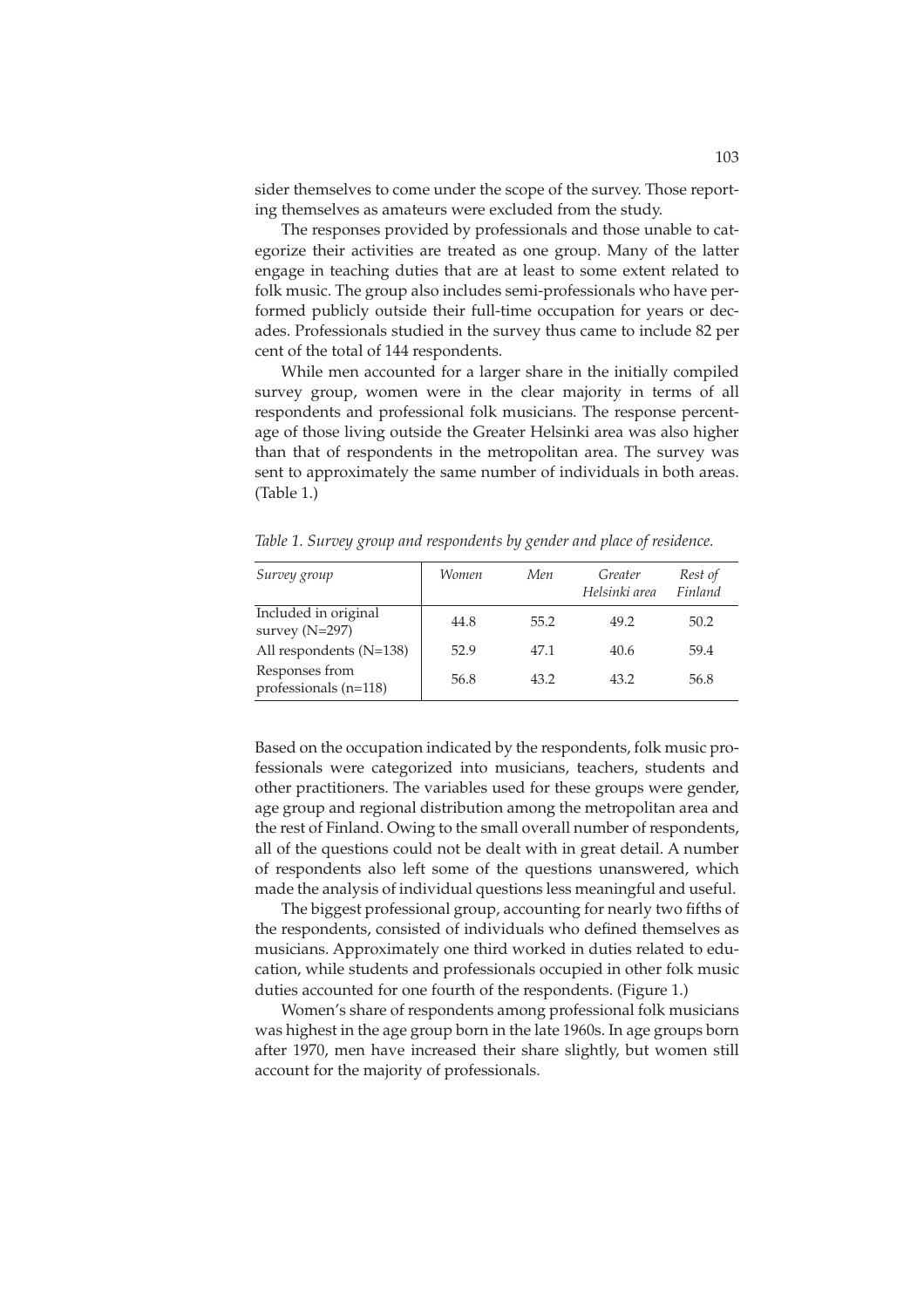

*Figure 1. Folk music professionals who responded to the survey by professional group (n=118).* 

Folk music professionals, especially women, are highly educated. The impact of education can be clearly seen in the age and gender distribution of the professionals who answered the survey. Furthermore, women accounted for over two fifths of professional folk musicians.

The share of musicians among women born in 1966–1975 has grown, and the share of female folk music students has considerably increased among students younger than this. The younger age groups, born after 1980, consist of students, meaning that the future of folk music will continue mainly in the hands of women. (Figure 2.)



*Figure 2. Gender of survey respondents by age group.*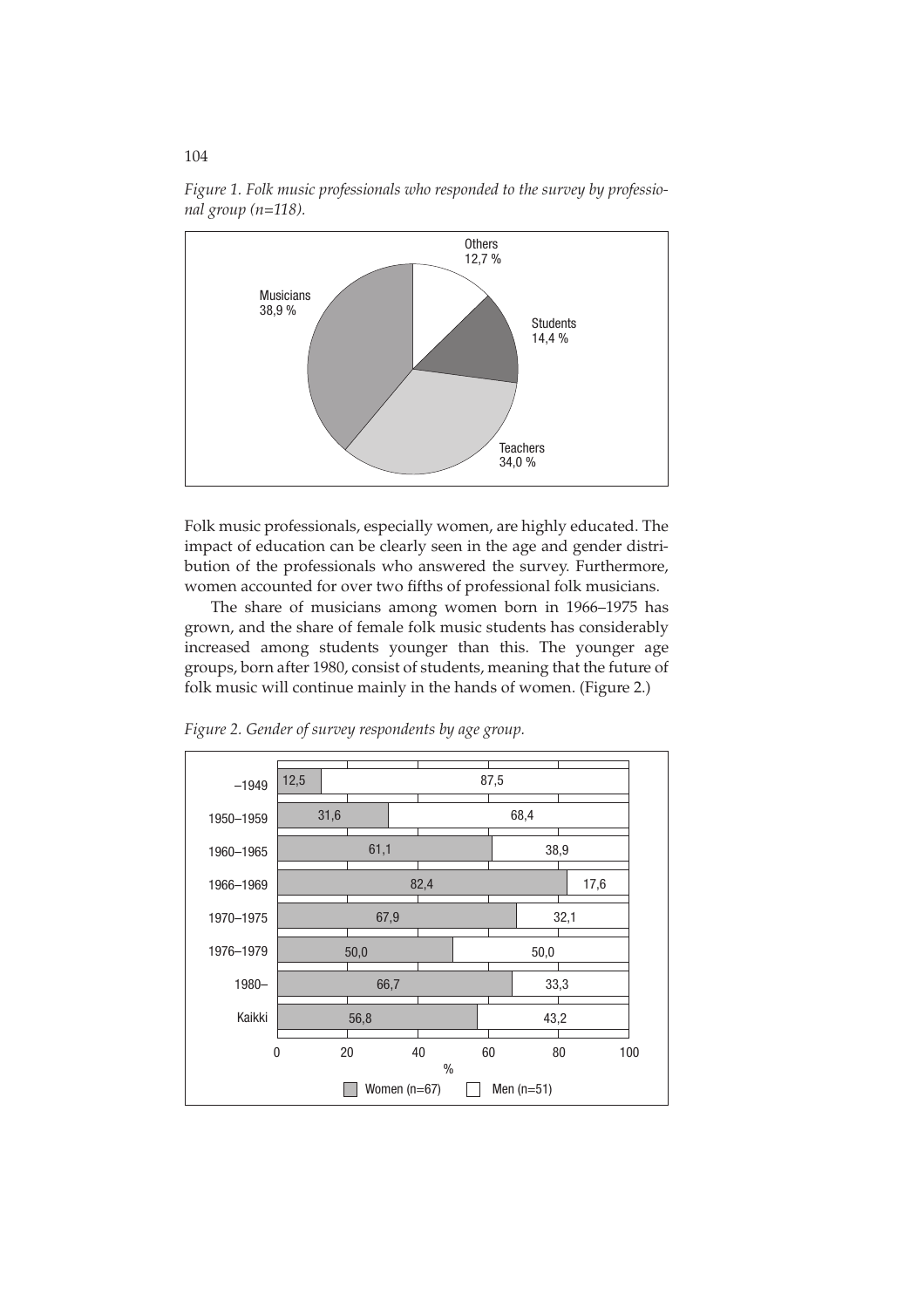The majority (58 per cent) of professionals lived outside the metropolitan area. This applied to the clear majority of teachers, as well as musicians, two thirds of whom worked elsewhere in Finland. Only a scant minority of respondents occupied in other folk music work indicated Helsinki, Espoo, Vantaa or Kauniainen as their place of residence. Nearly all of the students lived in the Greater Helsinki area, the majority of which studied at the Sibelius Academy in Helsinki.

The average income of folk music professionals was 20,130 euro in 2003, which was less than the average gross income of other wage earners and musicians in general. The average gross income of employed folk music professionals ranged from 17,400 to 27,000 euro. While income increased with the number of years in the profession, many folk musicians still earned less than the average 20,000 euro after ten years of employment. (Table 2.)

| Professional group | Women  | Men     | Greater<br>Helsinki | Rest of<br>Finland | All    |
|--------------------|--------|---------|---------------------|--------------------|--------|
|                    | (€)    | $(\in)$ | area $(\in)$        | (€)                | (€)    |
| Musician           | 17.415 | 23.126  | 19.703              | 21.534             | 20.783 |
| Teacher            | 23.200 | 24.480  | 26.235              | 22.076             | 23.511 |
| Student            | 4.430  | 5.780   | 5.080               | 2.000              | 4.843  |
| Others             | 24.340 | 28.485  | 25.335              | 29.850             | 26.977 |
| All                | 18.160 | 22.580  | 17.563              | 22.290             | 20.130 |

*Table 2. Average taxable gross income of folk music professional groups according to gender and region in 2003.* 

The smallest average income was that earned by women working as musicians, while the biggest was earned by professionals working in other folk music tasks outside the Greater Helsinki area. Women's earnings were approximately one fifth lower than those of men. Furthermore, women more often than men fell into groups with a gross income less than the average 20,000 euro.

The main sources of income for professionals included the performing and teaching of folk music, although the performance and teaching of other music was also common. Only a small portion of respondents was able to live solely by performing folk music. Women's income came mainly from teaching and men's from performance fees. For men, income from sources other than folk music also accounted for a considerable share.

Most of the respondents had engaged in some form of teaching in the past 12 months. Teaching duties were available in the metropolitan area, but interest shown towards them was greater in other parts of Finland. Teaching was an important source of income irrespective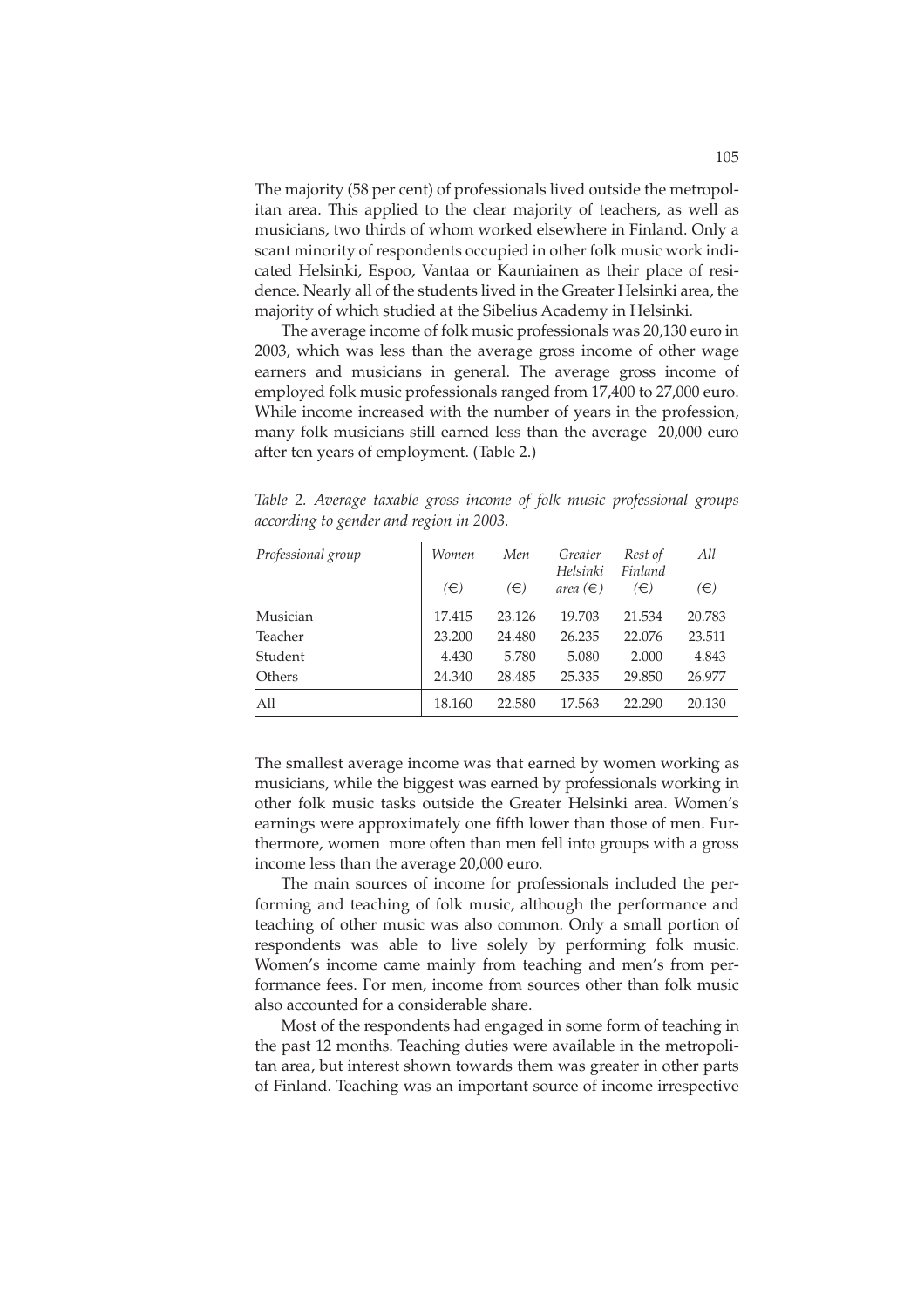of gender, and was considered to promote both the development of folk music and one's own professional skills. Teaching in folk music is still mainly carried out by women, although the number of female musicians was equal to that of teachers. The clear majority of men considered themselves to be primarily musicians. They also did not consider teaching to be as important as did women.

Most professionals would prefer to dedicate themselves to working as performing musicians. This was also a popular option among many teachers and professionals occupied in other folk music duties. Folk music professionals residing outside the metropolitan area had clearly more performance opportunities than did those in the Greater Helsinki area. The main employers in the field include educational institutions and associations. Performances related to commercial events are mainly held elsewhere in Finland, whereas the metropolitan area offers performance requests from companies and opportunities to play in studios. Most performances are arranged in Finland, but folk musicians in the Greater Helsinki area, in particular, were also in demand abroad.

The majority of musicians and teachers ascertained that performance opportunities had at least slightly decreased in number and that the offering was poor. Nevertheless, most professionals considered their own work situation to be at least good both now and in the future. The most positive assessments about employment at the time of the survey came from teachers, women and professionals living in the Greater Helsinki area. Belief in the future was weakest among teachers and those living elsewhere in Finland. Respondents assessed employment prospects for the folk music sector as a whole to be clearly worse than their own. In general, the situation is expected to improve in the future.

The regard for the profession of folk musicians was felt to be relatively good, although some professionals expressed their concern about insufficient respect for the field as a whole. First-rate professional skills and all-round competence in musical technique and as a performer were judged to increase the appreciation for the profession. Music of poor quality, excessive focusing on amateurs or semi-professionals and new vocational training, in turn, were considered to erode respect. Men were more satisfied than women in the respect shown towards their profession.

While Finnish folk music organizations are mainly aimed at amateurs, they also unite professionals and amateurs. Folk musicians usually join organizations as amateurs, and membership is often kept up after turning professional. Professionals consider these organizations to be important to amateurs, but deem their concrete significance to individual professionals to be lesser and difficult to determine. More than one fifth of the respondents found folk music organizations to have no importance whatsoever.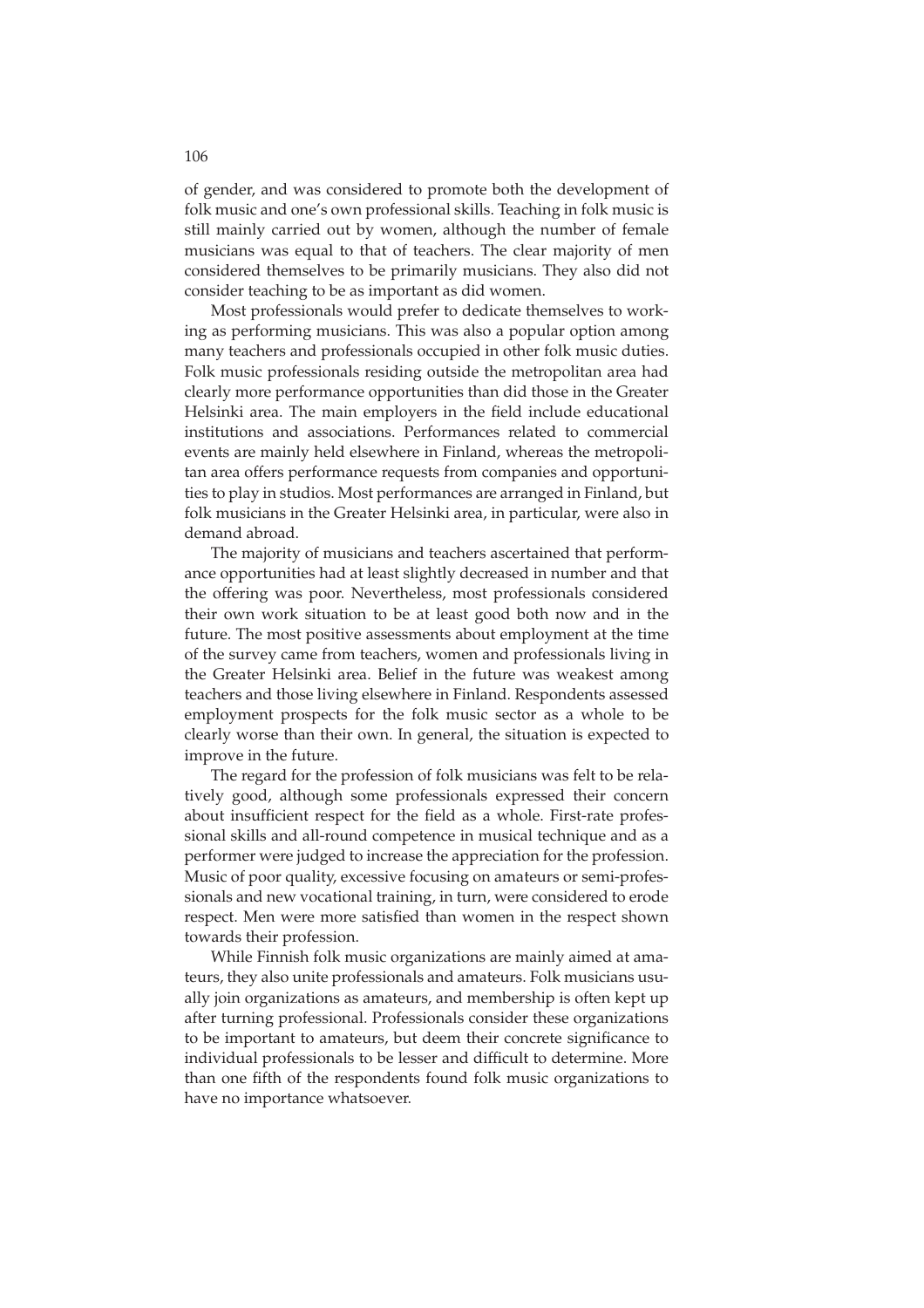Organizations were considered to be clearly more important to the field of folk music as a whole than to the work of individual artists. They represent folk music in the public sphere, and big central organizations were found to give more credibility to the field. Many professionals believed that folk music organizations play an important part in teaching, publishing and programme planning. Problems cited included the small size and fragmentary nature of organizations, as well the organizations' inability to react quickly enough to changes taking place in folk music.

Slightly more than half of the respondents reported membership in a folk music organization, by far the most popular of which were the Finnish Folk Music Association and the Kantele Association. Approximately one in every four respondents was also a member of other music organizations. Membership in other than folk music organizations was most common among musicians. Most of them were members of the Finnish Musicians' Union (a labour union for musicians), as well as Teosto and Gramex, both of which administer copyrights: the former those of composers, the latter those of performing artists. In the case of teachers, membership was most common in the Finnish Music Teachers' Union. One fifth of the respondents did not belong to any music organization.

Based on the responses received, the average folk music professional is a 38-year-old Finnish-speaking musician living outside the Greater Helsinki area and more often female. He/she has worked as a professional for nearly 13 years and has completed an academic degree at the Sibelius Academy after 1989. Musicians, in particular, typically have a low income level due to the uncertainty of employment and livelihood. They often have to seek additional income outside folk music and in teaching, and occasionally in non-artistic fields. Men are slightly older than women and have left their studies unfinished more often than women. As folk music players, professionals are masters of the accordion, violin and kantele. For men, the guitar is more common than the kantele, and there are fewer male than female singers.

Folk music professionals form a small group in the Finnish folk music and music culture. The field's strengths and problems are much the same as those in other marginal fields in music. In its most visible form, Finnish professional folk music is determined by the majority population group, which controls education channels and publicity, making it difficult for professionals representing minorities, such as the Sami, the Roma and immigrants, to make themselves visible. Owing to a limited public, minority representatives would find it difficult to work as professional musicians in Finland if they were to exclusively perform material based on their own musical heritage.

Education has enhanced the interest in folk music and produced more professionals in the field. It has expanded vocational education